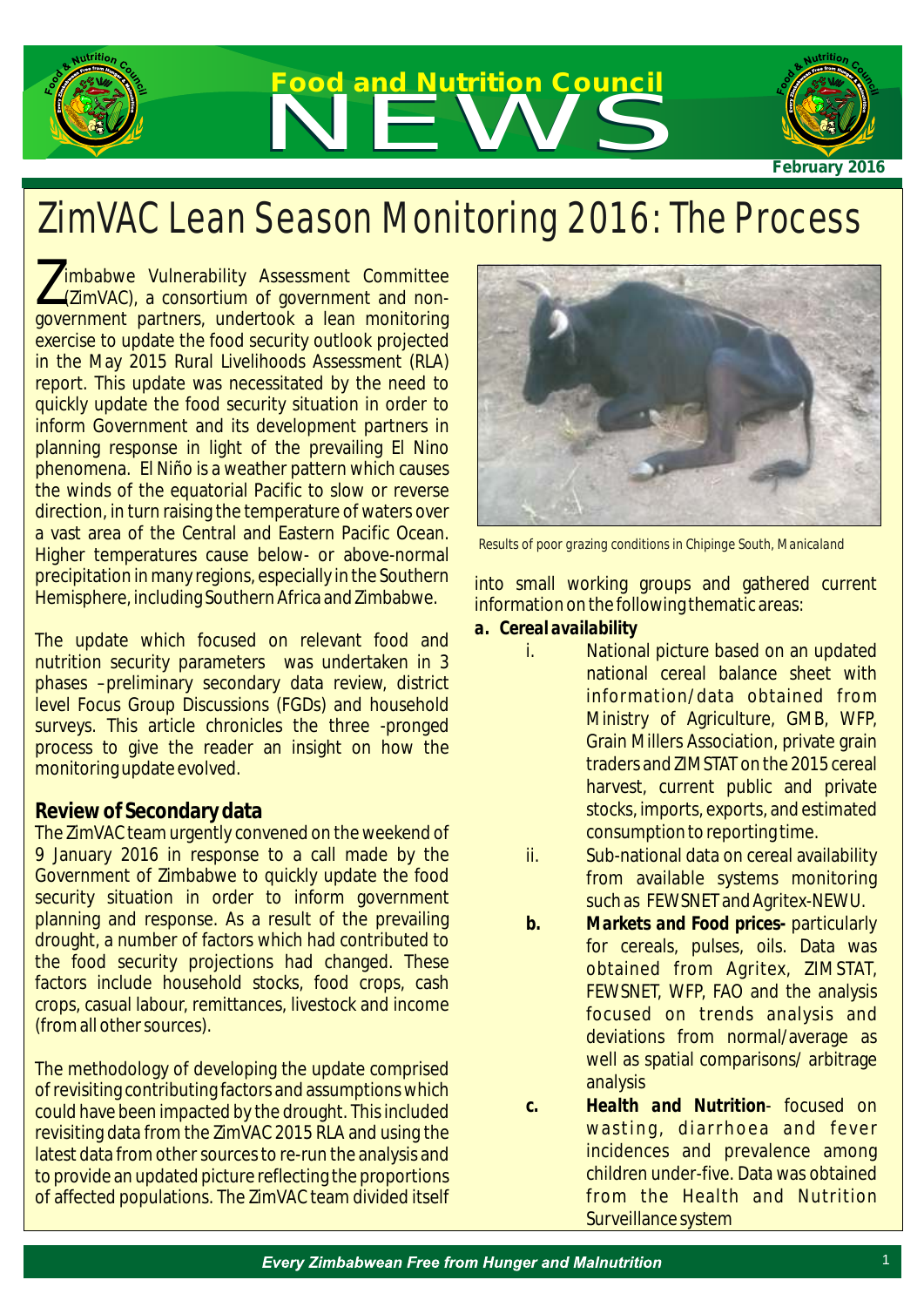- *d. Productive and domestic water situation*- This attempted to establish the situation regarding dam levels and current irrigation capacity. Ministry of Agriculture and ZINWA provided the required data for this section.
- *e. Climate and weather* -This attempted to describe the season quality to date drawing from remotely sensed data, Meteorological Services Office reports, Agritex reports and FEWSNET reports.
- *f. Livestock and Grazing Situation* was analysed using data from the Ministry of Agriculture, Livestock Production and Development (LPD) Department of Veterinary Services and FAO
- *g. Education* focussed on school attendance and school dropouts, where data was available. Data was availed from the Ministry of Education
- *h. Food Assistance Intervention* This section attempted to map out current interventions according to the three Ws



*The Preliminary Report*

(*who is doing what where*). UN-RC's Office, WFP, UNICEF, FAO, Social Welfare were the main data/information contributors Data from the May 2015 RLA was revisited and estimates of the potential household income were revised to both reflect the current developments as well as the possible worst case scenario. Out of this work a preliminary report was produced and shared to all key stakeholders by the Office of the President and Cabinet. The report was also shared at the National Consultative Food and Nutrition Security meeting and the Humanitarian Country Team.

#### **Field Assessment**

The aim of the monitoring exercise was to assess the prevailing food and nutrition security situation with specific objectives to:

- 1. Assess how the food and nutrition situation has evolved since the last assessment (Focusing on food availability, access, stability and utilization)
- 2. Assess the performance of the 2015/16 agriculture season
- 3. Assess the performance of the current food and nutrition interventions
- 4. Assess households' coping mechanisms
- 5. Determine levels of acute and chronic malnutrition in children under 5

#### **Lean Season Monitoring Primary Data Collection**

The process began with the development of data collection tools and refinement of the methodology for the survey. Two data collection tools, the focus group discussion (FGD) guide and the household questionnaire were developed and reviewed through a multistakeholder process. This was followed by a 2-day standardisation training in which all national supervisors were taken through the monitoring tools and survey methodology. Data collection was then undertaken in all 60 rural districts from the 18<sup>th</sup> to the 26<sup>th</sup> of January.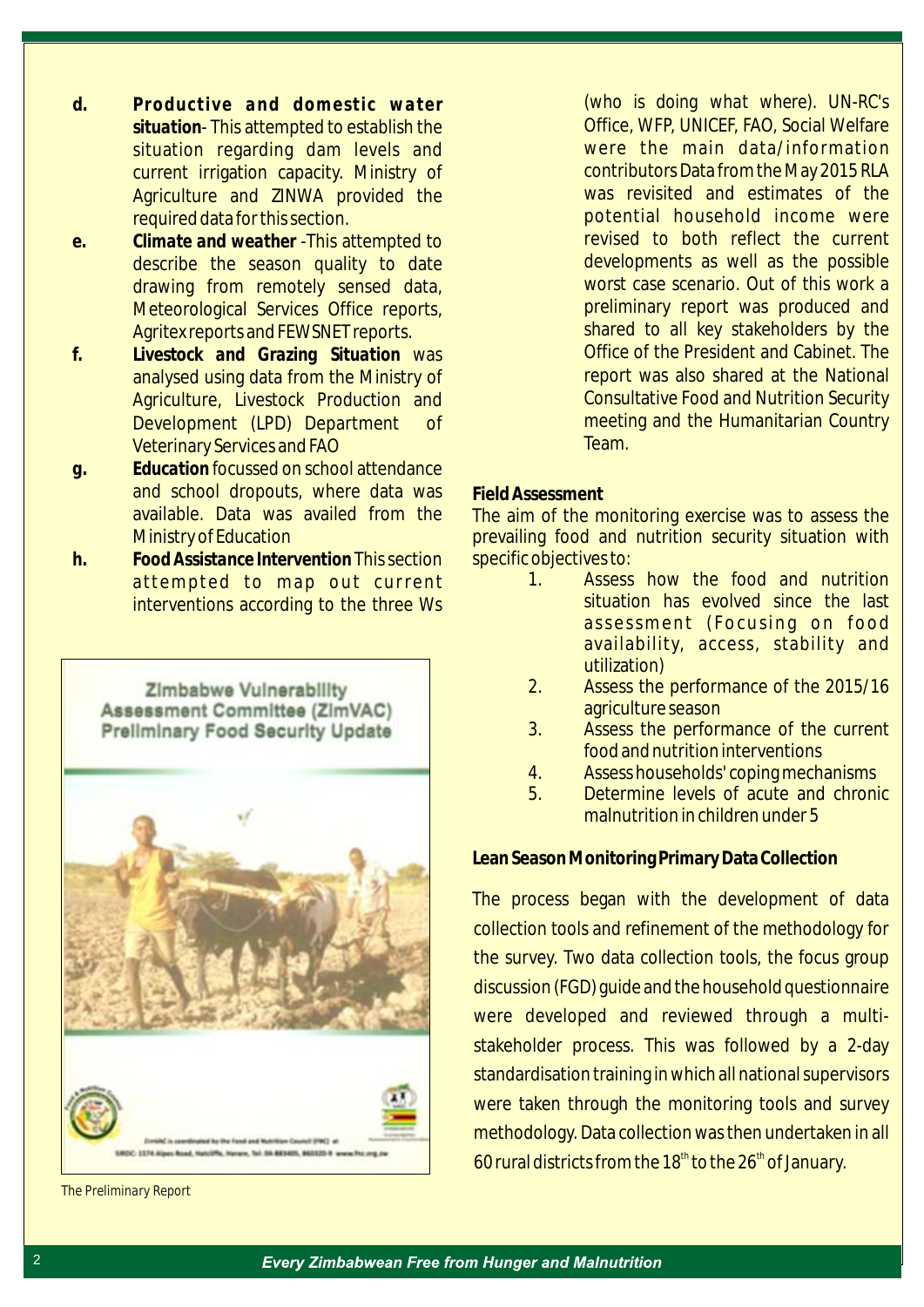

*Some yet to plant in Gokwe North*

**Focus Group Discussions:** A team of 30 national supervisors participated in the monitoring exercise and were split into 8 teams with each team covering 1 province. The teams facilitated FGDs in each of their respective districts using the FGD guide with a list of questions covering the following thematic areas:

- 1. Rainfall season quality
- 1. 2015/16 agricultural assistance
- 2. crop condition
- 3. Gazing and livestock condition
- 4. food and livestock markets
- 5. casual labour
- 6. household income sources and livelihoods strategies
- 7. domestic and production water situation
- 8. food assistance and
- 9. gender based violence



*Cattle grazing in Mutare rural* 

The FGDs were done with DFNSCs where they existed and the DDRCs where there were no DFNSCs. In preparation for the FDGs, the DFNSCS/DDRCs were requested to assemble relevant information ahead of the FGDs in order to enrich the discussions. The FGDs were attended by various stakeholders with expert knowledge of their districts drawn from government, development partners and other relevant sub-national structures.



*Bulilima district FGD in progress with Themba Nduna emphasising a point.* 

The FGD data collection template was structured to facilitate the collection of ward level data on all the indicators except for the Gender Based Violence (GBV) section which was at district level. This was done to ensure that critical variations within each district were not masked. In addition to collecting information on the relevant indicators, the FGDs facilitated the random selection of 4 wards for household enumeration in each district. The 4 comprised of 2 representing the worse off wards and 2 representing the better off wards. The process involved stakeholders ranking all wards within their districts into the better off and worse off wards. 2 wards were then randomly sampled for enumeration from each category. Data for the FGDs was entered into a standardised template by the national team members during the interviews.

**Household Survey:** The sample size for the household assessment was designed to be statistically representative at Provincial and National level. The anthropometric data was representative at rural national level only.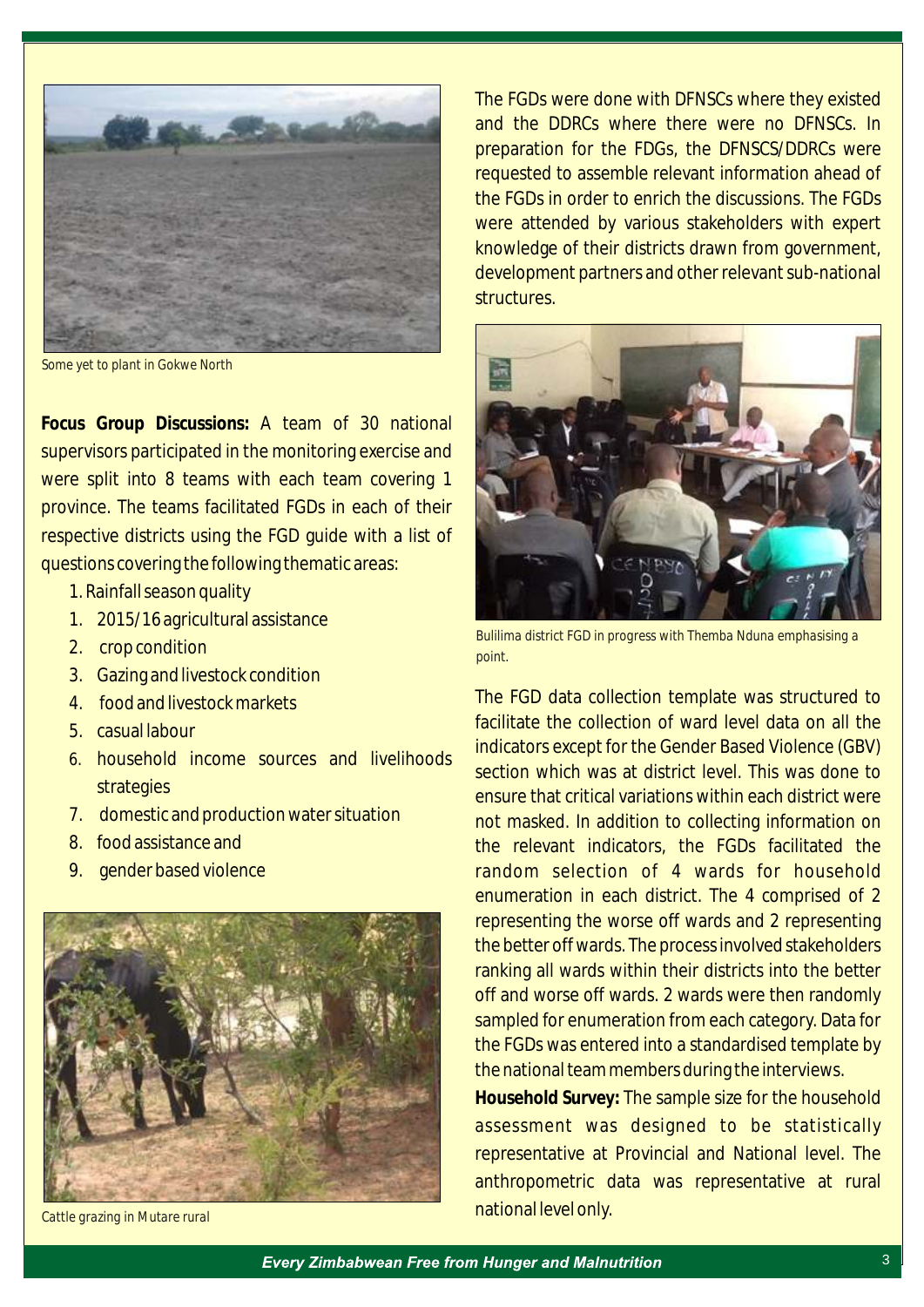

*Mr. Krispen Nyadzayo (MoHCC) 'calibrating' the scale to measure the weight of an under 5 at a household in Mangwe district*

The household survey was undertaken to triangulate secondary data as well as data acquired from the FGDs. Household level data collection was done by teams comprising of members of the ZimVAC national team and at least 6 members of the DFNSCs/ DDRCs. From the prioritised wards, a total of 25 households were randomly sampled and interviewed in each district, bringing the national sample size to a total of 1533 households.

The household survey collected data on the following thematic areas:

- 1. Household demographic
- 2. Education
- 3. Household access to food assistance
- 4. Household consumption and livelihoods coping strategies
- 5. Income sources
- 6. Household dietary diversity score (HDDS)
- 7. Food consumption score (FCS)
- 8. Household hunger score (HHS)
- 9. Livestock holdings
- 10. Domestic and production water availability and
- 11. Child nutrition



*Mash Central Nutritionist measuring height using the height board*

Anthropometric measurements (weight, height and MUAC) were taken from children aged 6-59 months in the sampled households. The total number of children in this age category in the sample was 1417. The anthropometric data was collected from 898 children by team members with expertise on the collection of these measurements (mainly from the Ministry of Health and Child Care).Some of field level data was triangulated (compared and validated) with secondary data from situation reports and other documents relevant to the monitoring. Following the completion of enumeration, all teams presented their preliminary findings to the Provincial Administrators and Provincial FNSC. Data entry for the household interviews was done by the national supervisors using the application, CSpro. Following the completion of the data collection exercise, data entry, cleaning and report writing was completed on the  $5<sup>th</sup>$  of January 2016.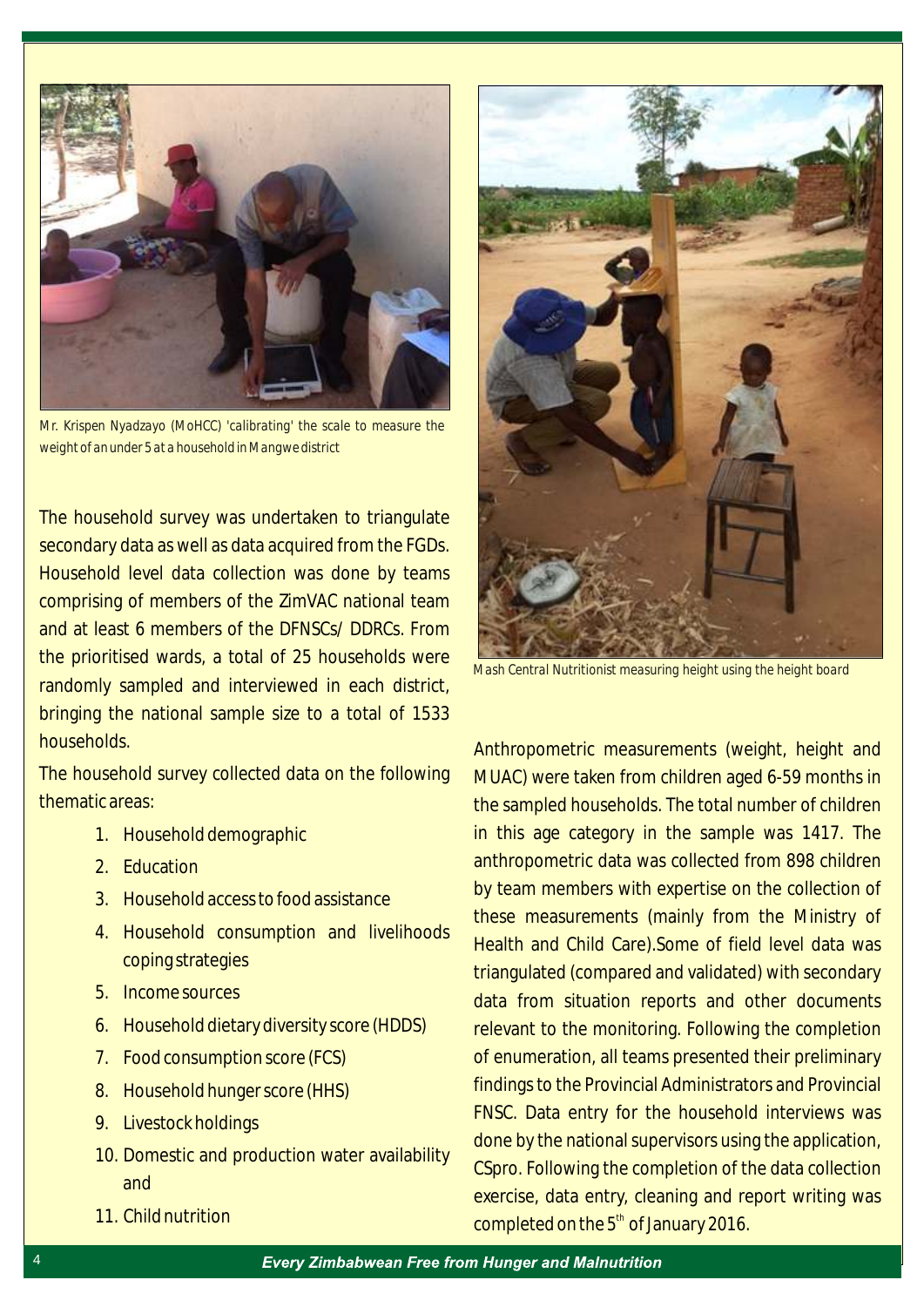

 *Wilting crop in Shurugwi, Midlands Province*





*Mr. E.O.M Hove, Chairperson of the Technical Committee on Food and Nutrition* 

*Villagers queuing for water in Mat North*

#### **Report Writing**

Data analysis and report writing began on Monday the  $1<sup>st</sup>$  of February and ended on the  $5<sup>th</sup>$ . The analysis process was undertaken by the ZimVAC national team and the provincial coordinators with members allocated to analyse and report on the different thematic areas of the report.

Towards the end of the report writing exercise senior officials from various government ministries/departments and development partners were invited to contribute to the process by reviewing the draft assessment report and their valuable comments were noted. The Chairperson of the Technical Committee on food and Nutrition Security, Mr. O.E.M Hove, a Senior Principal Director in the

Office of the President and Cabinet (OPC) chaired the review meeting. The Matabeleland North Provincial Administrator hosted and officially opened the meeting. Provincial Administrators for Matabeleland South, Matabeleland North, Masvingo and Midlands provinces, Senior National Government representatives from OPC, Ministries of Public Service, Labour and Social Welfare, Ministry of Agriculture Mechanisation and Irrigation Development, Ministry of Health and Child Care and ZimSTAT as well as representatives from EU, USAID, UNICEF, CARE, World Vision, WFP, to mention but a few, attended the meeting. The ZimVAC team presented the findings to the invited guests and they made invaluable comments that were taken into account in refining the assessment report.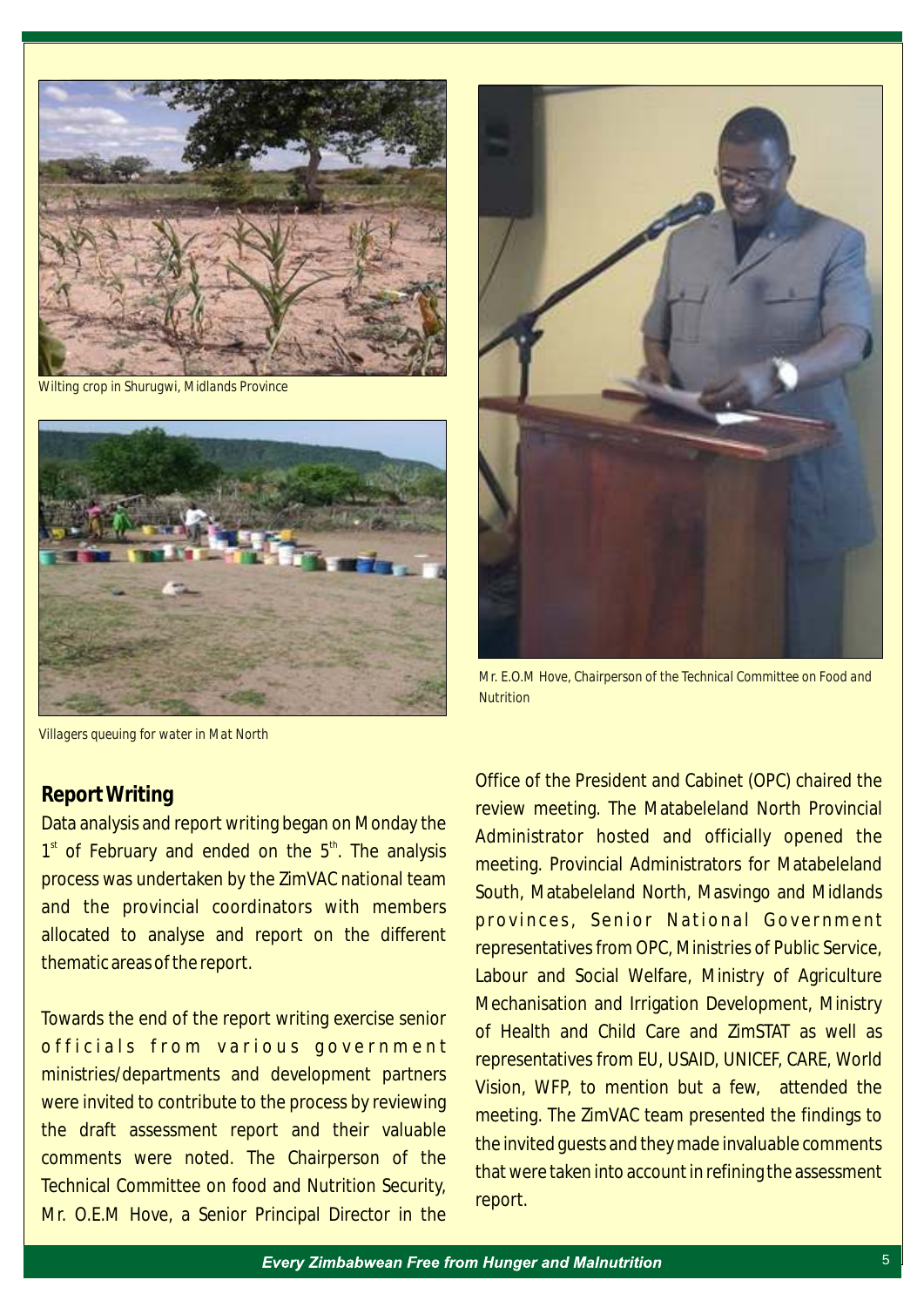The monitoring update results were packed into two products; the power point presentation and a draft narrative report that will be polished and published in March 2016. Meanwhile, the power point presentation was used to widely disseminate the assessment results.

#### **Conclusion**

The lean season assessment was a very important exercise to both government and the development

partners as it provided an updated picture on the food and nutrition status of the country. The assessment results have already contributed to the Government's Declaration of State of Disaster due to the El Ninoinduced drought and both the Domestic and International Appeal by Government for assistance. The Humanitarian community, across the board are ceased with using the results to inform both current and new programmes aimed at saving lives and livelihoods of rural communities in Zimbabwe.



*Marco Marroni of WFP making a presentation on the rainfall section Themba Nduna of USAID presenting the Nutrition Section*

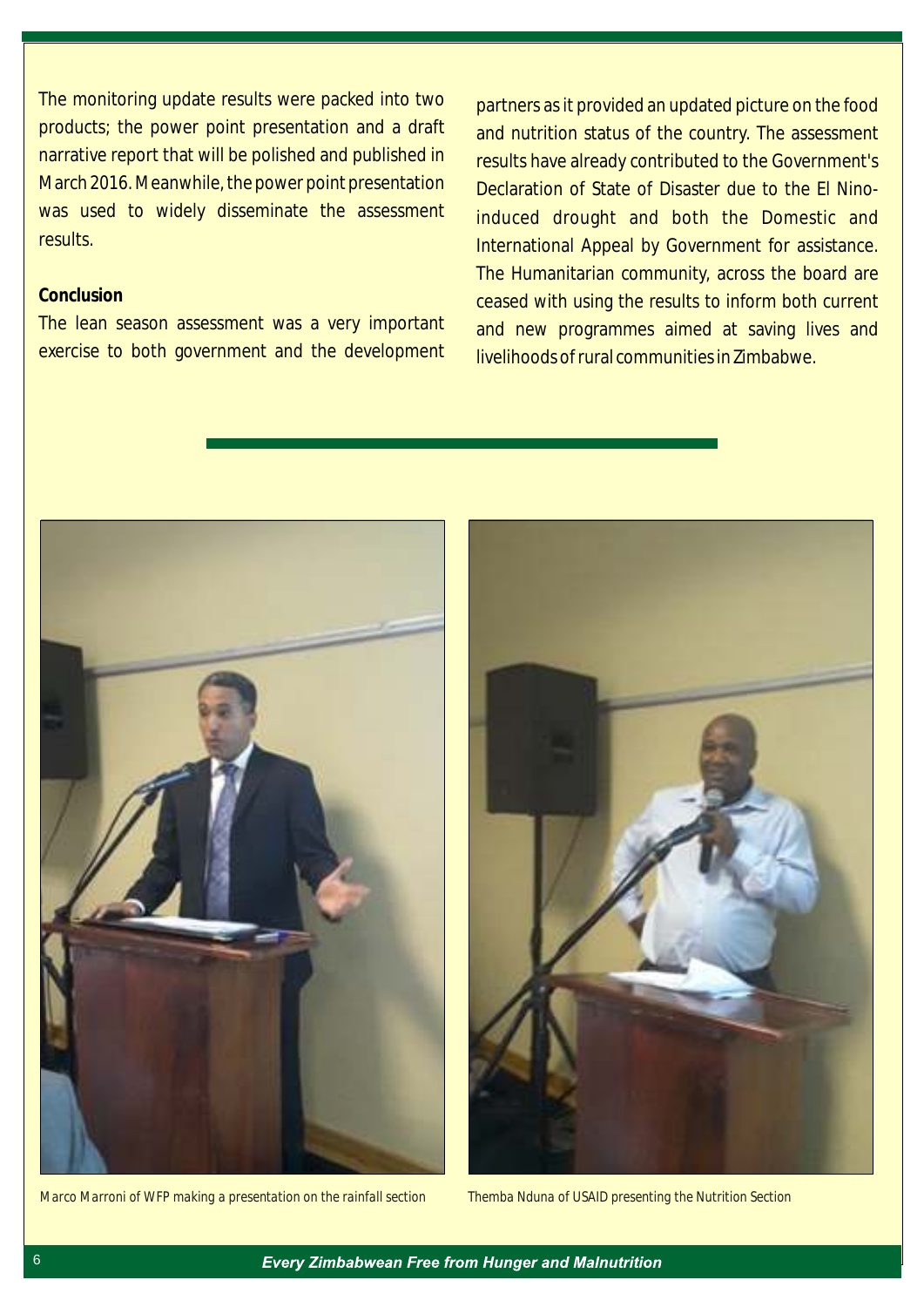

*George Kembo, ZimVAC Chair introducing invited guests to the review meeting*



*Provincial Administrator for Matabeleland South, Mrs Dhlamini, welcoming participants to the review meeting in Bulawayo*



*ZimVAC technical team going over their sections during the analysis and report writing*





*Some of the participants at the Draft Lean Season Monitoring report review meeting in Bulawayo*

**Every Zimbabwean Free from Hunger and Malnutrition**